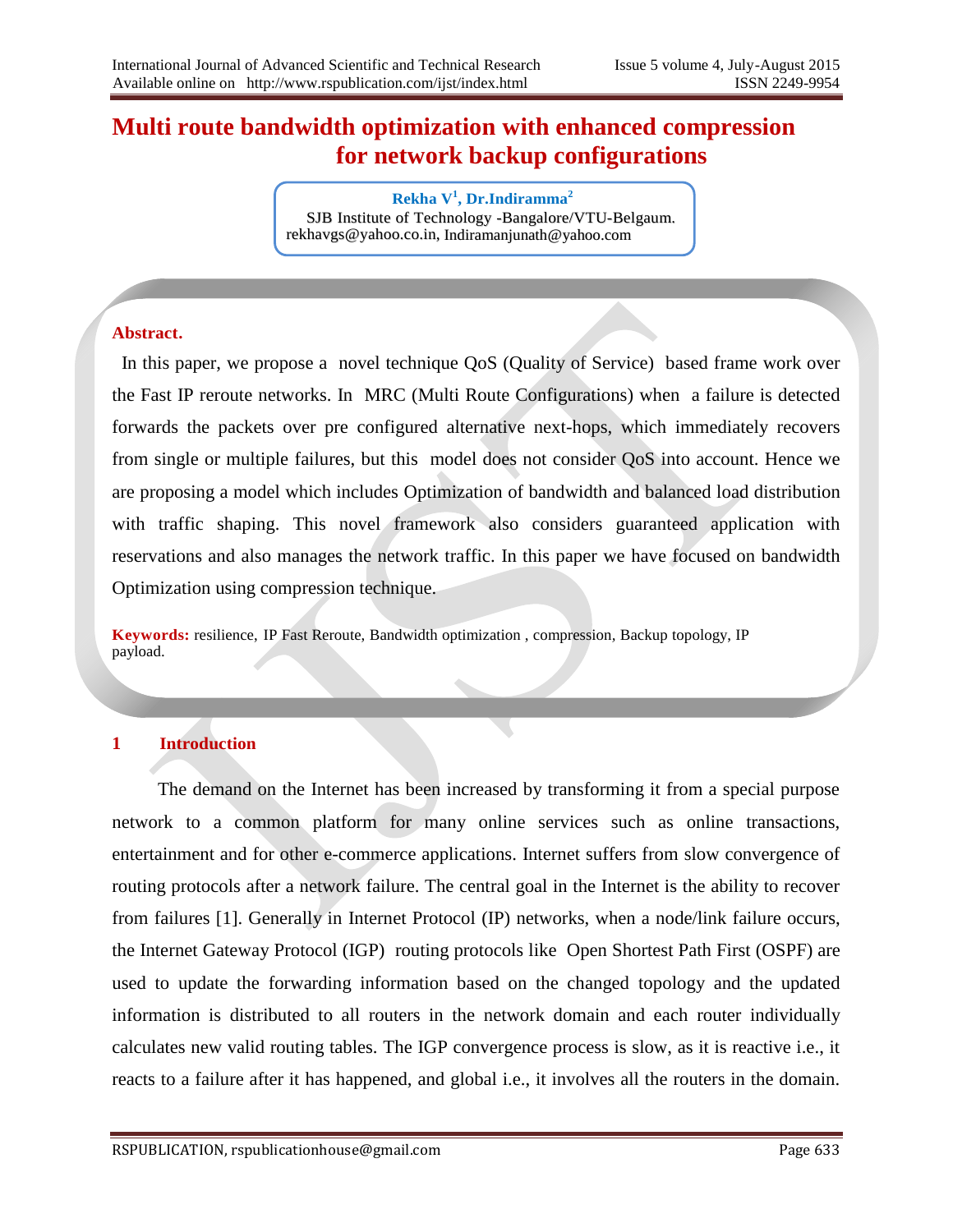This global IP re-convergence is a time consuming process, and a link/node failure is followed by a period of routing instability which results in packet drop. This phenomenon has been studied in both IGP [2] and Border Gateway Protocol (BGP) context [3], and has an adverse effect on real-time applications [4]. Though the different steps of the convergence of IP routing, i.e., detection, dissemination of information and shortest path calculation has been optimized, the convergence time is still too large for applications with real time demands [5]. Since most network failures are short lived [6], too rapid triggering of the reconvergence process can cause route flapping.

Multiple Routing Configurations [7] is a proactive and local protection mechanism that allows fast recovery. When a failure is detected, MRC forwards the packets over pre-configured alternative next-hops immediately. Since no global re-routing is performed, fast failure detection mechanisms like fast hellos or hardware alerts can be used to trigger MRC without compromising network stability [8].The shifting of recovered traffic to the alternative link may lead to congestion and packet loss in parts of the network [9]. Ideally, a proactive recovery scheme should not only guarantee connectivity after a failure, but also do so in a manner that does not cause an unacceptable load distribution.

Multi Route Configurations does not provide any approach, to capture QoS in the event of failure. Hence there is a need to focus research on QoS. Without QoS capabilities, it is impossible to offer services to different applications.

Bandwidth is a resource that is limited, in high demand, expensive, of high value. In order to support the increase of network traffic with highly constrained resources, better managing their network traffic and bandwidth. In this context, managing traffic and bandwidth refers to managing throughput, delay, and jitter. One of the Primary component to optimize bandwidth includes compression that reduces the size of a file to be transmitted over a network [10],[11].

## **2 Related Work**

 MRC [7] is based on building a small set of backup routing configurations that are used to route recovered traffic on alternate paths after a failure. The backup configurations differ from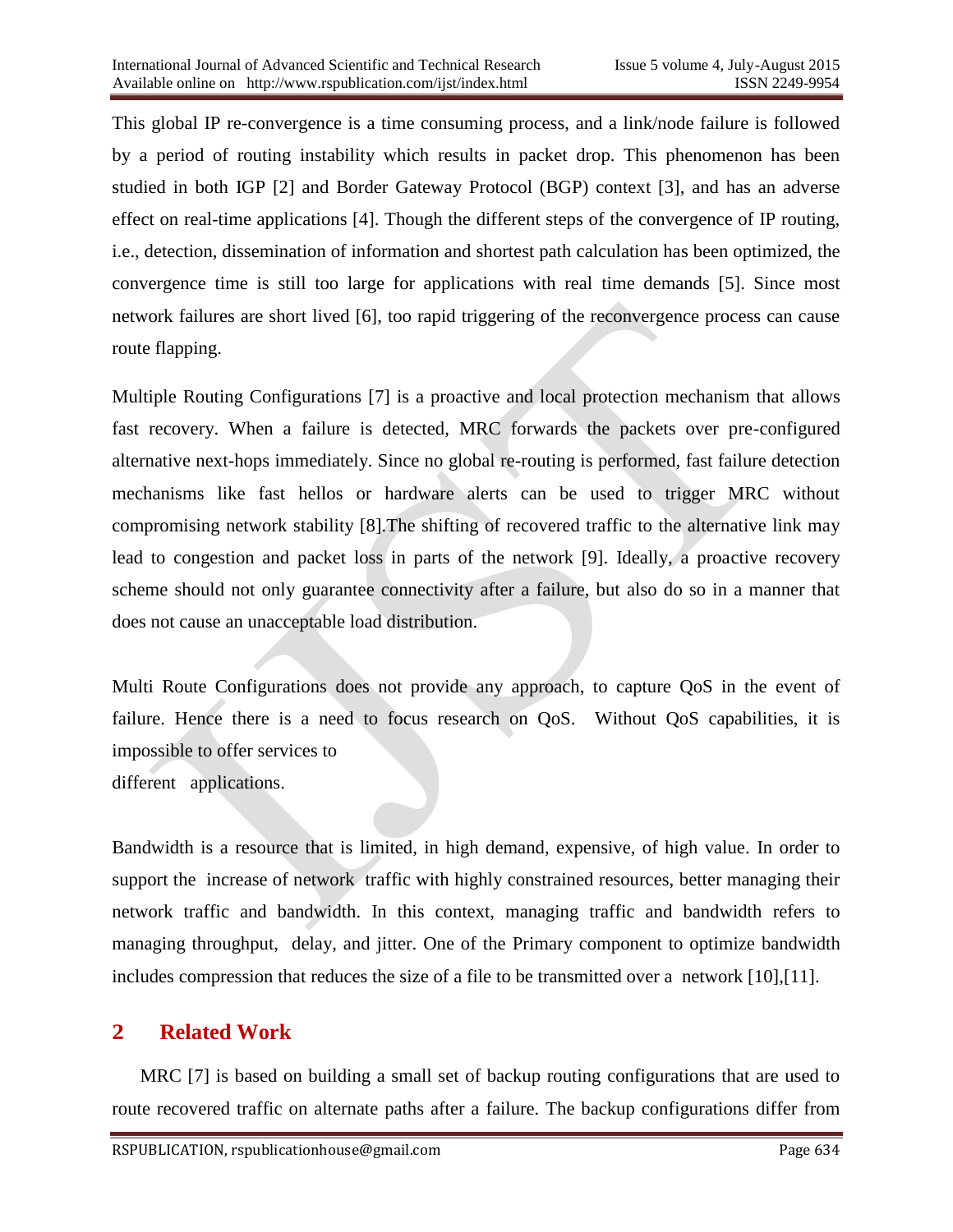the normal routing configuration in that link weights are set so as to avoid routing traffic in certain parts of the network. The link can then fail without any consequences for the traffic. MRC approach is threefold. First, creates a set of backup configurations, so that every network component is excluded from packet forwarding in one configuration. Second, for each configuration, a standard routing algorithm like OSPF is used to calculate configuration specific shortest paths and create forwarding tables in each router, based on the configurations. Finally, forwarding process that takes advantage of the backup configurations to provide fast recovery from a component failure.

The algorithm can be implemented either in a network management system, or in the routers. As long as all routers have the same view of the network topology, they will compute the same set of backup configurations. Algorithm loops through all nodes in the topology, and tries to isolate them one at a time. A link is isolated in the same iteration as one of its attached nodes. The algorithm terminates when either all nodes and links in the network are isolated in exactly one configuration, or a node that cannot be isolated is encountered [12]

Shortest path algorithm issued in each configuration to calculate configuration specific forwarding tables.. When a packet reaches a point of failure, the node adjacent to the failure, called the detecting node, is responsible for finding a backup configuration where the failed component is isolated. The detecting node marks the packet as belonging to this configuration, and forwards the packet. From the packet marking, all transit routers identify the packet with the selected backup configuration, and forward it to the egress node avoiding the failed component. [13]

Hence there is a need to focus research on QOS embedded Multiple Path Recovery Protocol. Quality of Service (QoS) refers to the capability of a network to provide better service. The primary goal of QoS is to provide priority including dedicated bandwidth, controlled jitter and latency that required by some real-time and interactive traffic, and improved loss characteristics.

## **3 Proposed frame work**

In this paper we are proposing MRC based QoS frame work . The goal of this proposed model is to provide improved network "service" to the applications at the edges of the network. In other words, QoS can help improve service to the network users with guaranteed timely delivery of specific application data or resources to a particular destination or destinations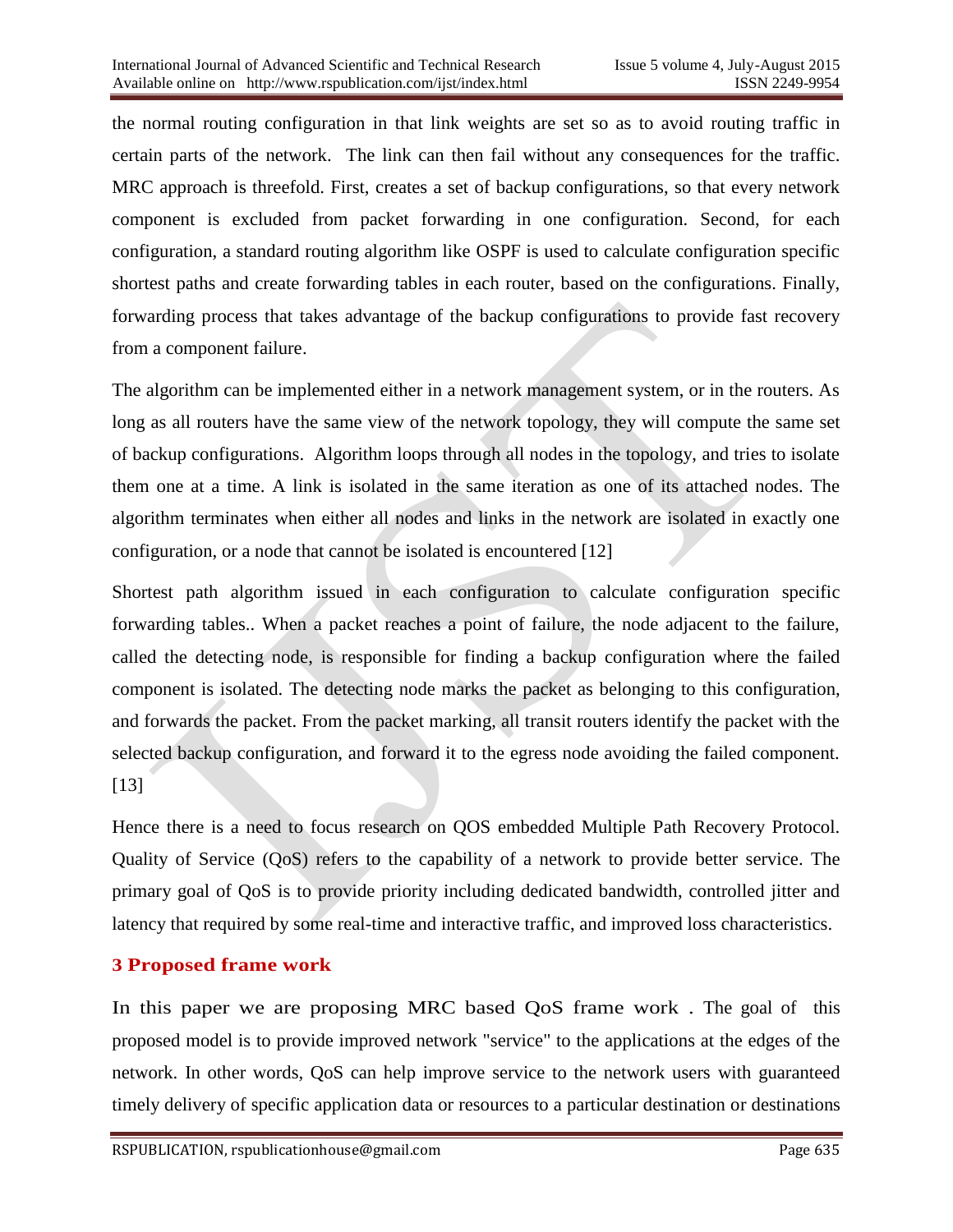Existing system Multiple Routing Configuration does not support quality of service during backup route selected with respect to single or multiple link or node failures Hence we are proposing a QOS based Multiple path recovery with respect single/multiple link or node failures.

Fig 3.1 shows the QoS based backup configuration framework.



**Fig 3.1: Complete Qos frame work.**

The above frame work has following modules

**Optimization of bandwidth** usage with respect to backup configuration and maintaining total information continuity during multiple route failure. The amount of data sent in the network conspicuously affects the network performance and it also adds significant latency to the applications.

An approach, to provide **balanced load distribution and [traffic shaping](http://en.wikipedia.org/wiki/Traffic_shaping)** with respect to backup configurations. Load balancing aims to optimize resource use, maximize throughput,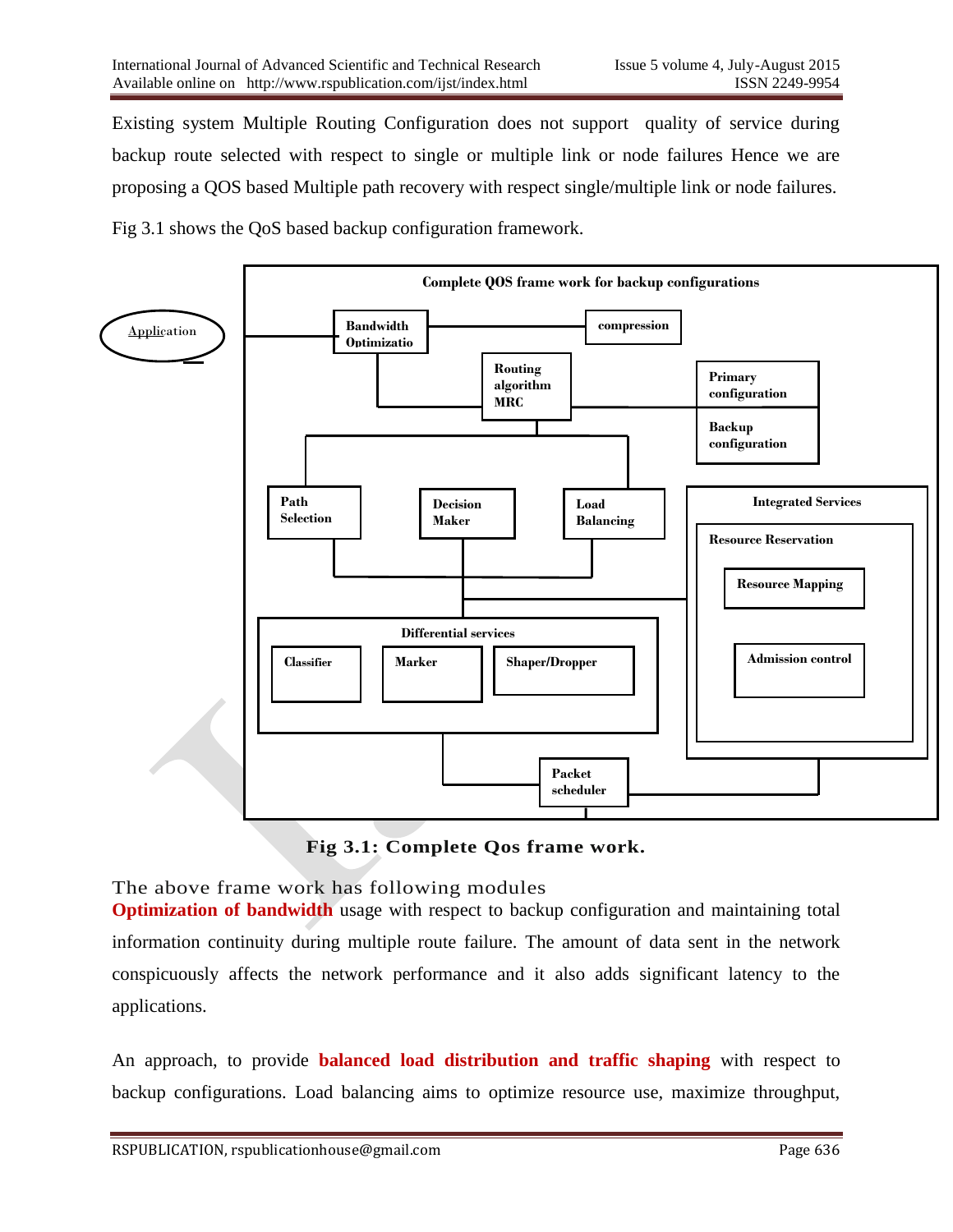minimize response time, and avoid overload of any one of the resources. Traffic shaping known as packet shaping regulates the network data transfer to assure a certain level of performance, quality of service . Delaying the flow of [packets](http://searchnetworking.techtarget.com/definition/packet) that have been designated as less important or less desired than those of prioritized traffic streams.

**An integrated service specifies** the elements to guarantee quality of Service on networks. Integrated services can be used to allow video and sound to reach the receiver without interruption. Integrated services specify a fine-grained QoS system. The idea of this module is to provide every application with some kind of guarantees to make an individual reservation.

**A differentiated service specifies** a simple, [scalable](http://en.wikipedia.org/wiki/Scalable) and coarse-grained mechanism for classifying and managing network traffic and providing [quality of Service](http://en.wikipedia.org/wiki/Quality_of_service) on networks. In the Differentiated services, packets are classified and marked to receive a particular forwarding treatment (per-hop behavior or PHB) on nodes along their path. This module also includes marking, policing, and shaping operations.

## **4. Bandwidth optimization using Compression.**

In order to implement this framework, in this paper we have focused on Bandwidth optimization. Various data compression techniques can be used to provide both storage efficiency as well as transmission efficiency. For applications that communicate over a network with limited bandwidth, efficient bandwidth utilization not only depends on the amount of data sent in the network. A compression mechanism is proposed over the existing MRC algorithm which provides Bandwidth optimization using Compression protocol. This size reduction decreases the time required to transmit IP packets by decreasing the number of bits that are physically transferred over the network.

Bandwidth is the total volume of traffic that can be send across a network. There are several results shows that bandwidth optimization and management relieves a real challenge to the network users. The paper shows how to manage the available bandwidth resources in most efficient way by making use of packet Compression technique.

Compression is used to reduce the size of IP datagram in order to increase the overall communication performance between a pair of communicating nodes. It reduces data throughput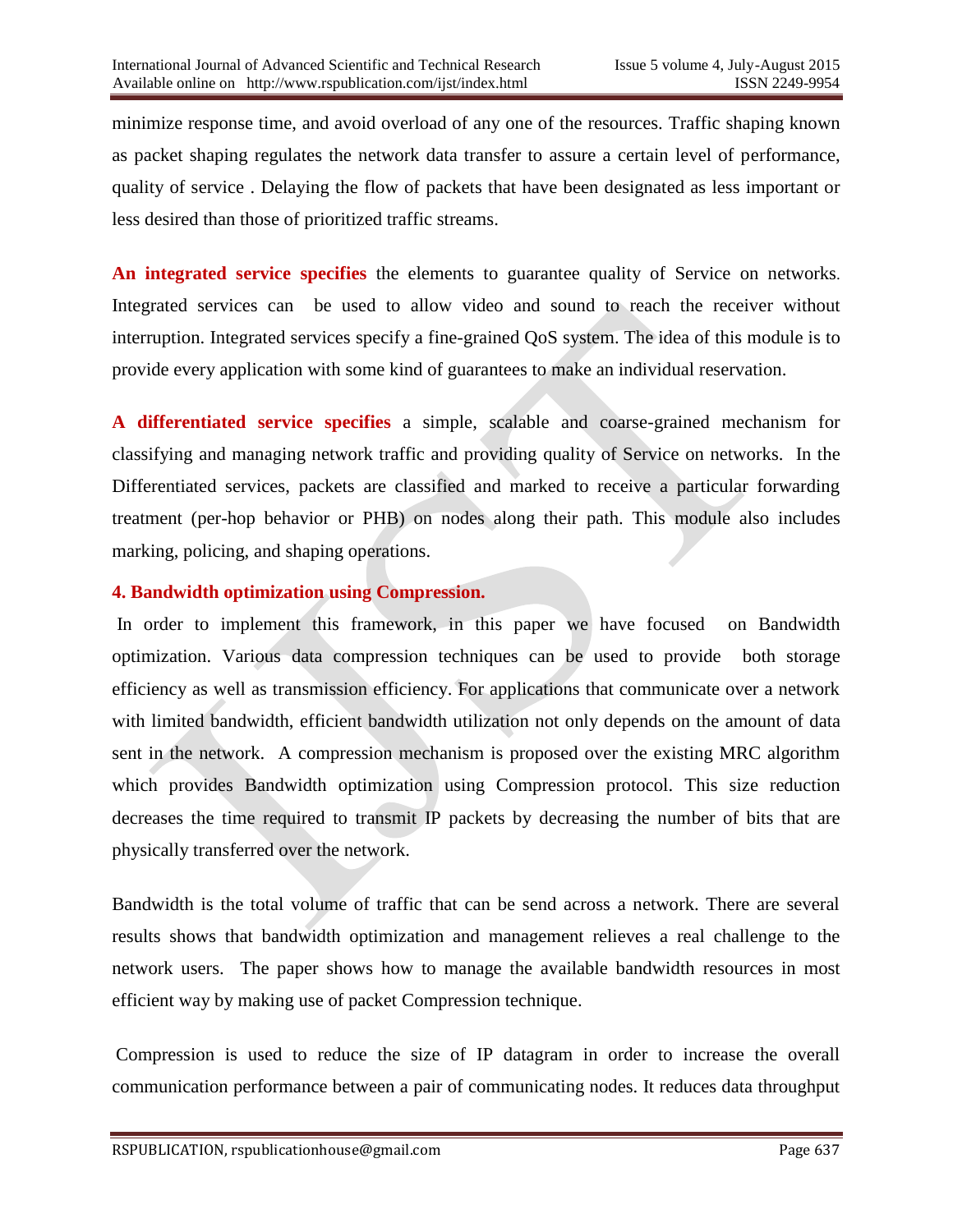and thus saves bandwidth, especially over bandwidth-limited links. Fig 4.1 Shows Algorithm for Bandwidth optimization using compression

- **1. Source Node initiates data transmission request**
- **2. Check for the type of transmission and data size 3. If the size is above the reference value then**
- **Compress the packet**
- **4. Route the compressed packet using MRC**
- **5. If switched configuration before then Drop packet else** 
	- **Look up next hop in configuration table**
- **6. If failed link not return from lookup then Forward packet in configuration table else**
- **Look up next hop in configuration table**
- **7. If the destination of packet matches Decompress the packet**

Fig 4.1 Algorithm for Bandwidth optimization using compression

Step1 Algorithm initiated by source node for data transmission request.

Step2 and Step 3Type and packet size is cross checked if the size is above the reference values packet is compressed by invoking compression algorithm explained in section 4.1

Step 4 Algorithm loops through all nodes in the topology, and tries to isolate them one at a time. A link is isolated in the same iteration as one of its attached nodes. The algorithm terminates when either all nodes and links in the network are isolated in exactly one configuration, or a node that cannot be isolated is encountered.

Step 5 Algorithm create a complete set of valid backup configurations. Based on these, a standard shortest path algorithm issued in each configuration to calculate configuration specific forwarding tables. In this section, we describe how these forwarding tables are used to avoid a failed component.

Step 6 when a packet reaches a point of failure, the node adjacent to the failure, called the detecting node, is responsible for finding a backup configuration where the failed component is isolated. The detecting node marks the packet as belonging to this configuration, and forwards the packet. From the packet marking, all transit routers identify the packet with the selected backup configuration, and forward it to the node avoiding the failed component.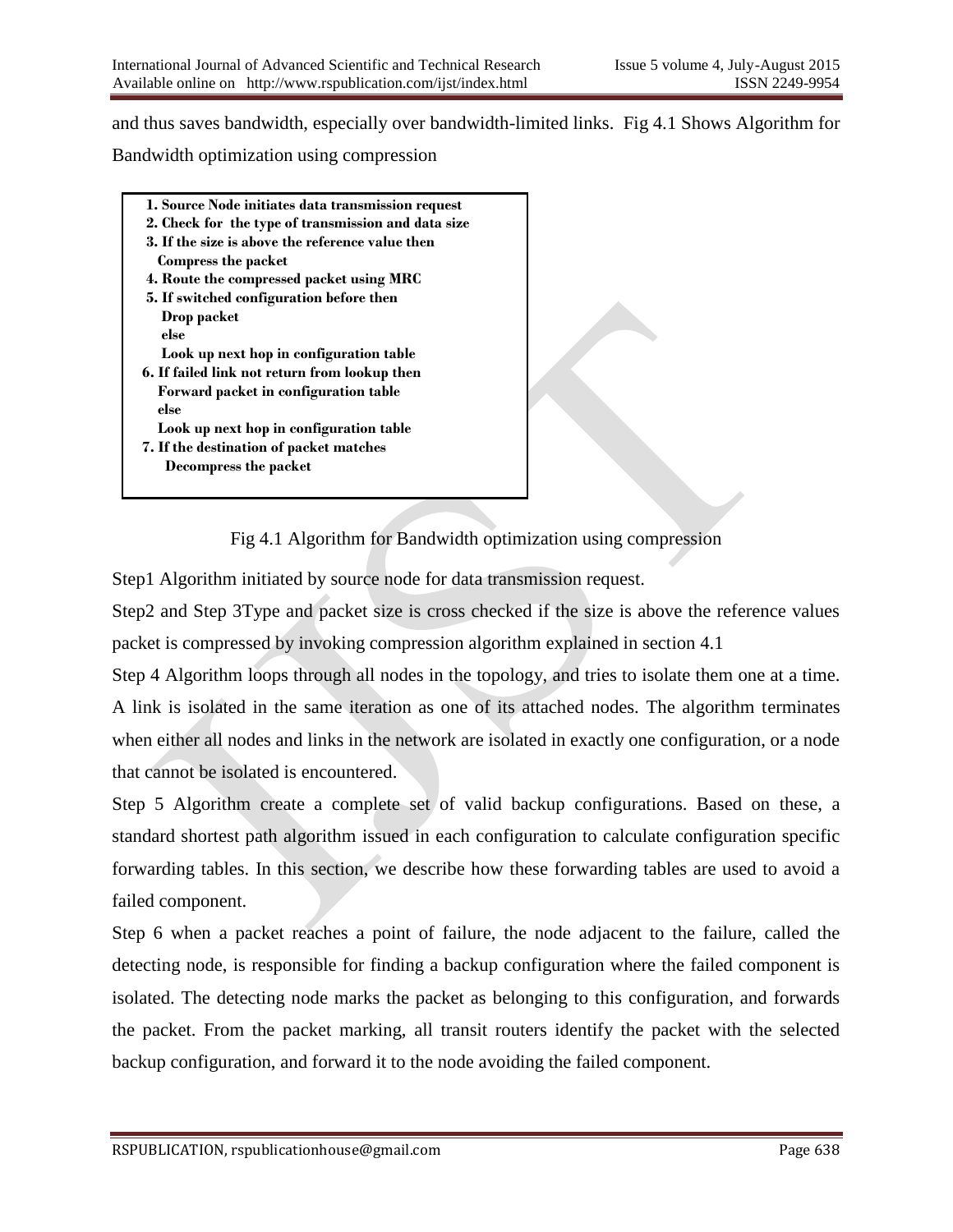Step 7 Destinations is matched decompress the packet invoking decompression module explained in section 4.1.2

#### **4.1 Compression Process**

LZW is a dictionary based compression algorithm [14] LZW encodes data by referencing a dictionary. It can be used on any type of file, to encode a substring, only a single code number, corresponding to that substring's index in the dictionary, needs to be written to the output file. It generally performs best on files with repeated substrings, such as text files.

#### 4.1.1**Algorithm: Compression**



LZW starts out with a dictionary of 256 characters and uses those as the "standard" character set. It then reads data 8 bits at a time and encodes the data as the number that represents its index in the dictionary. Every time it comes across a new substring, it adds it to the dictionary. Every time it comes across a substring it has already seen, it just reads in a new character and concatenates it with the current string to get a new substring.

The next time LZW revisits a substring, it will be encoded using a single number. It is necessary for the codes to be longer in bits than the characters (12 vs. 8 bits), but since many frequently occurring substrings will be replaced by a single code, in the long haul, compression is achieved.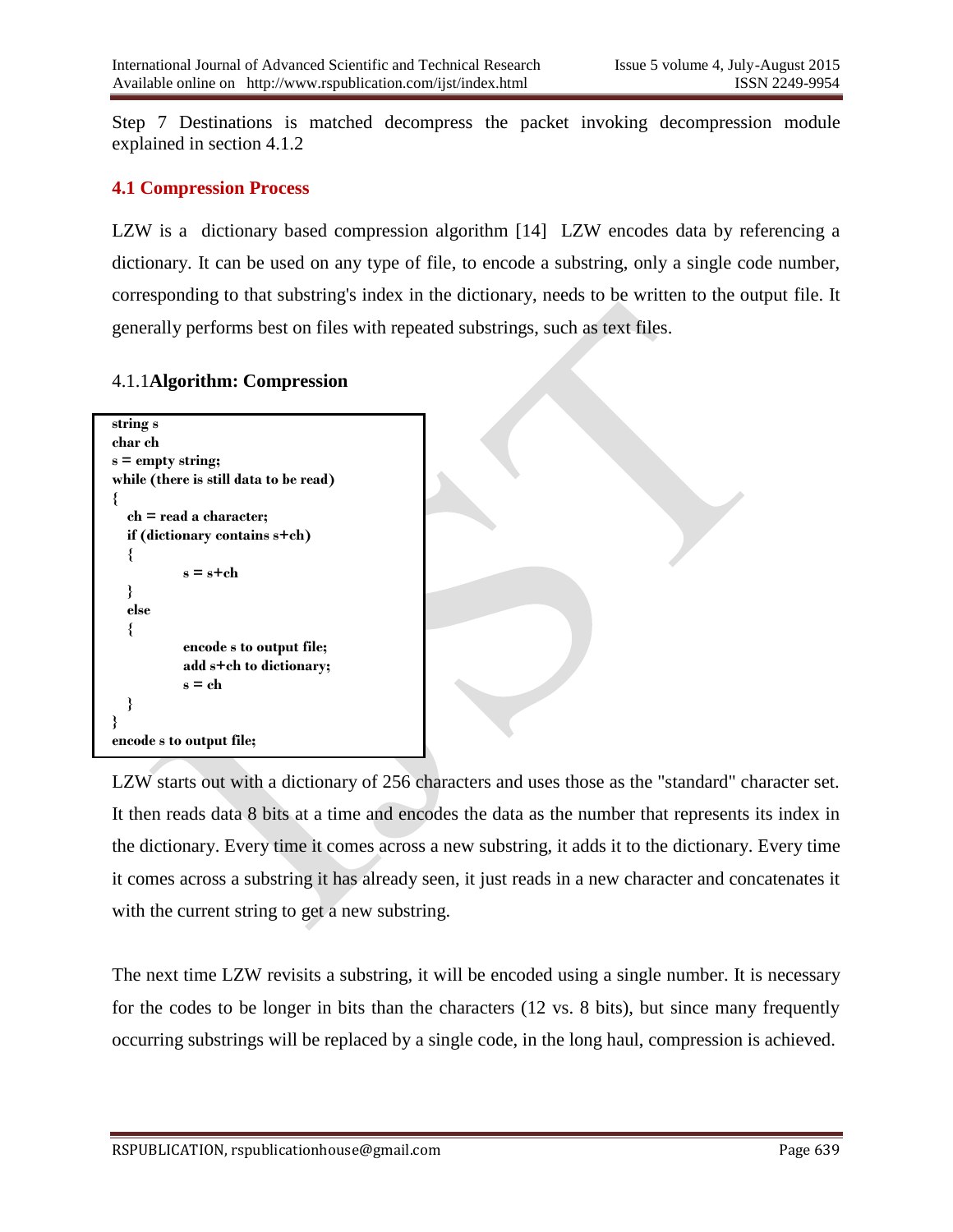#### 4.1.2 **Algorithm: Decompression**

| string entry                                     |
|--------------------------------------------------|
| char ch                                          |
| int precede, currcode                            |
| prevcode = read in a code                        |
| decode/output prevcode                           |
| while (there is still data to read)              |
|                                                  |
| currcode = read in a code                        |
| entry = translation of currcode from dictionary  |
| output entry                                     |
| $ch = first char of entry$                       |
| add ((translation of prevcode)+ch) to dictionary |
| $prevcode = curroode$                            |
|                                                  |

In Decompression process for LZW first it reads in an index (integer), looks up the index in the dictionary, and outputs the substring associated with the index. The first character of this substring is concatenated to the current working string. This new concatenation is added to the dictionary. The decoded string then becomes the current working string and the process repeats.

### **5. Experimental Results**

In order to validate the proposed methodology and show its efficiency we present simulations using MATLAB. Evaluate the performance of compression algorithm in terms metric as follows:



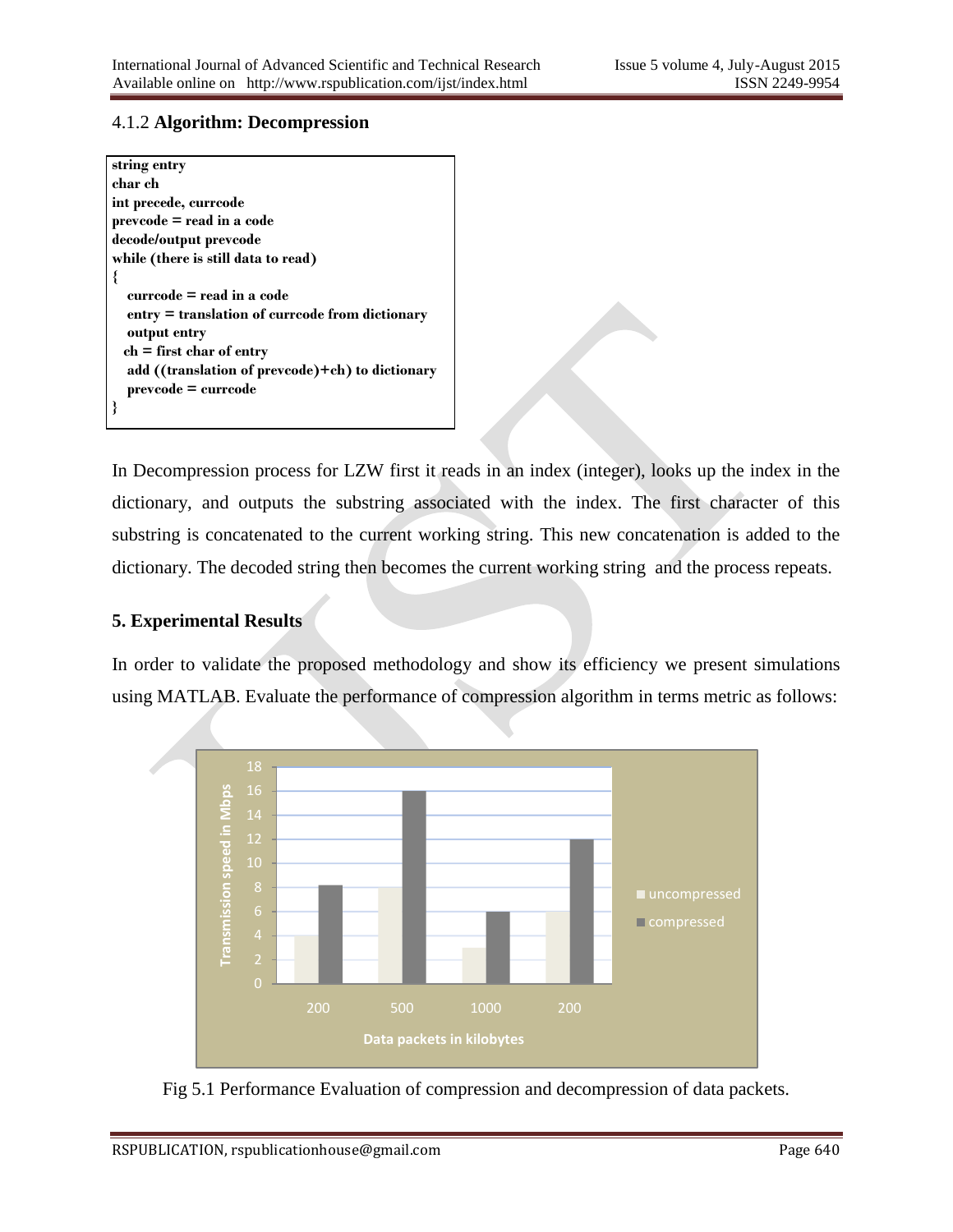In this experiment work, Transmission rate for different packet size is analyzed. Throughput is shown for both compressed and Decompressed of data packets. These results correspond to a channel rate Mbps, and packet size of kilobytes, Fig 5.1 shows the routing with compression success rate . Simulation results shows an impressive performance improvement of routing over standard multipath routing algorithm. As MRC uses both the min-hop and stability metrics in route discovery and backup configuration, where compression based MRC gives better utilization of bandwidth.

## **6. Conclusion**

We have presented Multiple Routing Configurations as an approach to achieve fast recovery in IP networks. MRC is based on providing the routers with additional routing configurations, allowing them to forward packets along routes that avoid a failed component. MRC guarantees recovery from any single node or link failure in an arbitrary biconnected network. By calculating backup configurations in advance, and operating based on locally available information only, MRC can act promptly after failure discovery. This paper, proposes compression mechanism over the existing MRC algorithm which provides Bandwidth optimization using data compression algorithms to reduce the size of packets. A result shows packet transmission with compression and uncompression using MATLAB.

### **REFERENCES**

[1] D. Clark. "The design philosophy of the DARPA internet protocols." in Proc. SIGCOMM '88,1988, pp. 106-114.

[2] A. Basu and J.G. Riecke. "Stability issues in OSPF routing." in Proc. ACM SIGCOMM, 2001,pp. 225– 236.

[3] C. Labovitz, A. Ahuja, A. Bose, and F. Jahanian. (2001, June). "Delayed internet routing convergence." IEEE/ACM Trans. Networking, 9(3), pp. 293–306 Available: http://portal.acm.org/citation.cfm?doid=347059.347428 [Jan. 10, 2011] T Anji Kumar & Dr MHM Krishna Prasad International Journal of Computer Networks (IJCN), Volume (3) : Issue (4) : 2011 208 convergence."

[4] C. Boutremans, G. Iannaccone and C. Diot. "Impact of link failures on VoIP performance." Proc. Int. Workshop on Network and Operating System Support for Digital Audio and Video, 2002, pp. 63-71.